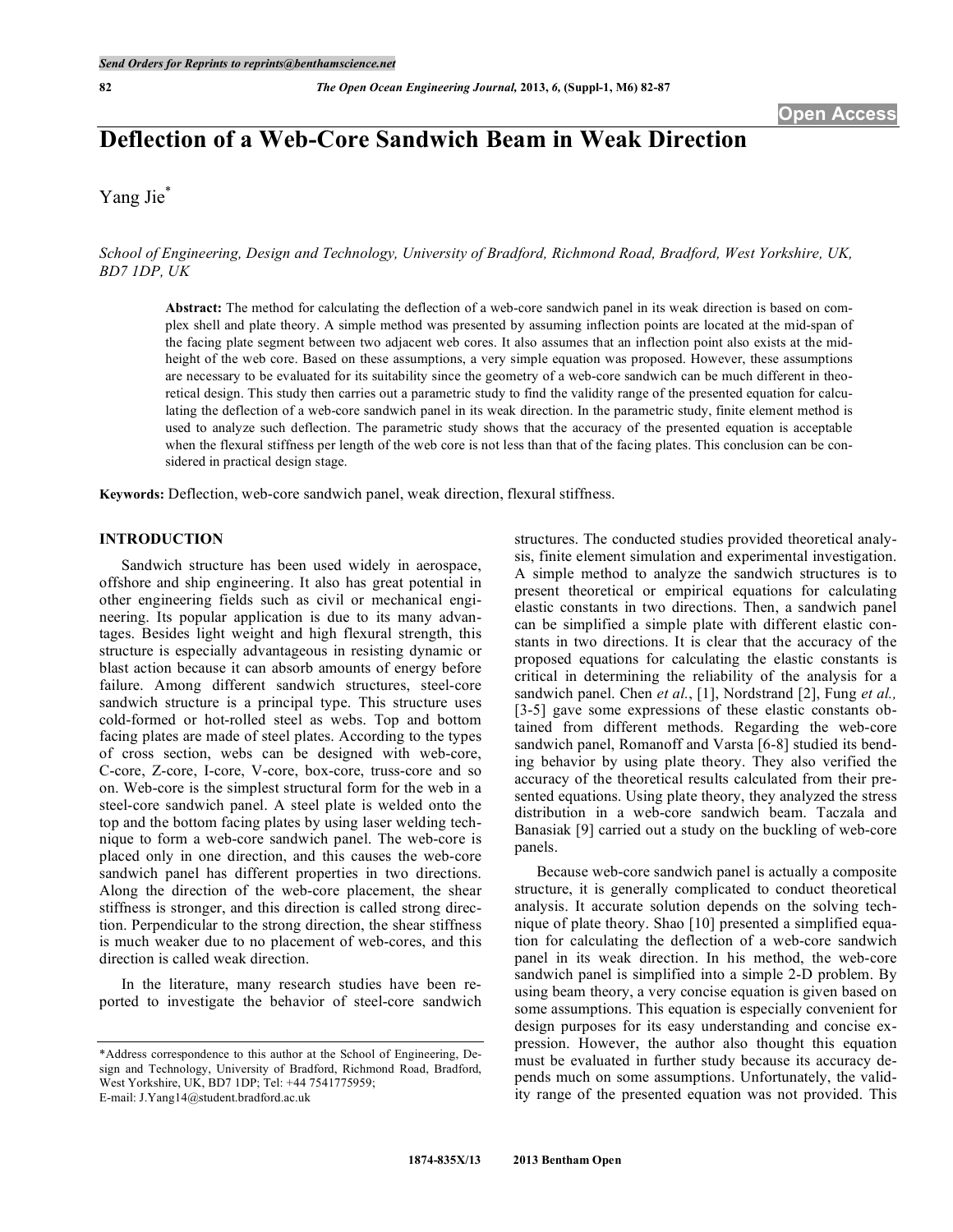

**Fig. (1).** A web-core sandwich panel.

paper then aims to conduct a further study to investigate the validity range of the equation proposed by Shao [10].

#### **REVIEW ON SHAO'S EQUATION (2012)**

#### **Basic Assumptions**

To provide a clear understanding, it is necessary to give a brief introduction on the simplified method presented by Shao [10]. Fig. (**1**) shows a web-core sandwich panel. *S* and *h* denote the distance between two adjacent webs and the height between top and bottom facing plates respectively.  $t_w$ and  $t<sub>p</sub>$  are the thicknesses of the web and of the facing plates. It is assumed that the top and the bottom facing plates have same thickness. *B* and *L* are the panel length and panel width respectively. In the method presented by Shao [10], the following assumptions are specified: (1) all the webs have same dimensions in geometry, and any two adjacent webs are placed in a fixed distance; (2) the connection between the web and the facing plates are rigid; (3) a typical segment including two facing plates and a web as shown in Fig. (**1**) has identical deformation. This means same segment can be placed next to a typical segment, and both equilibrium and compatibility conditions will still be satisfied. This is called recurrence condition; (4) the total deformation of the segment includes shear deformation and flexural deformations. For the shear deformation, inflection point exists both at the facing plates and at the web core. The inflection points are located at the mid-points of the facing plates and the webs.

## **Equations for Calculating the Deflection of a Web-Core Sandwich Panel in Weak Direction**

Based on the previous assumptions, Shao [10] presented an equation to calculate the shear deformation of a web-core sandwich panel in its weak direction. The equation is listed as follow:

$$
\Delta_s = n \frac{V s^2}{12} \left( \frac{1}{k_w} + \frac{1}{k_f} \right) \tag{1}
$$

where *n* is number of typical segments; *V* is shear force at two ends of a typical segment;  $k_{w}$  and  $k_{f}$  are bending stiffness per unit length for the web core and for the facing plates respectively.

In Eq. (1),  $k_w$  and  $k_f$  can be calculated from the following equation:

$$
\begin{cases}\nk_{\rm w} = \frac{E_{\rm w} I_{\rm w}}{(1 - v_{\rm w}^2)h} \\
k_{\rm f} = \frac{E_f I_f}{\frac{s}{2}(1 - v^2)}\n\end{cases}
$$
\n(2)

where  $E_w$  and  $E_f$  are the elastic modulus for the web core and for the facing plates respectively;  $I_w$  and  $I_f$  are the moment of inertia per unit width with respect to the mid-plane for the web core and for the facing plates respectively; *v* is Poisson's ratio, and  $I_w = t_w^3 / 12$ ,  $I_f = t_p^3 / 12$ .

Eq. (1) is used to calculate the shear deformation of a web-core sandwich panel in its weak direction. To calculate the flexural deformation  $\Delta_{\rm b}$ , beam theory can be easily used.

## **PARAMETRIC STUDY**

#### **Parametric Models**

Eqs. (1) and (2) provide a simple method for calculating the deflection of a web-core sandwich panel in weak direction. However, this equation is only valid when the previous assumptions are satisfied. It is critical to present a validity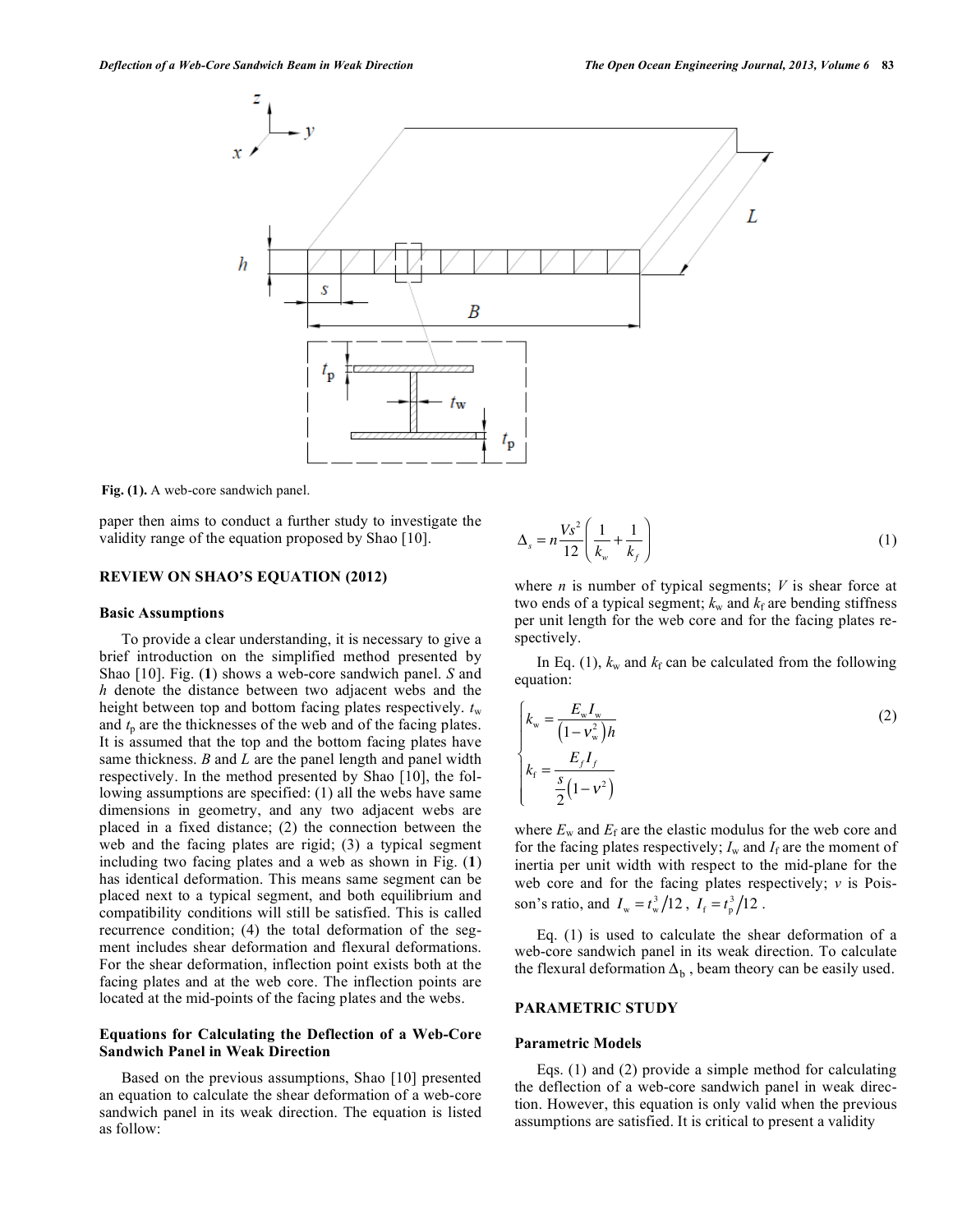#### **Table 1. Web-Core Sandwich Panels**

| Model          | $t_{\rm p}$<br>(mm) | $t_{\rm w}$<br>(mm) | $\pmb{h}$<br>(mm) | $\pmb{S}$<br>(mm) | $\pmb{B}$<br>(mm) |
|----------------|---------------------|---------------------|-------------------|-------------------|-------------------|
| $\mathbf{1}$   | $0.5\,$             |                     |                   |                   |                   |
| $\sqrt{2}$     | $0.8\,$             |                     |                   |                   |                   |
| $\mathfrak{Z}$ | $\mathbf{1}$        |                     |                   |                   |                   |
| $\overline{4}$ | $1.2\,$             |                     |                   |                   |                   |
| $\sqrt{5}$     | $1.5\,$             |                     |                   |                   |                   |
| $\sqrt{6}$     | $1.8\,$             |                     |                   |                   |                   |
| $\tau$         | $\boldsymbol{2}$    | $\overline{4}$      | $\rm 80$          | $\bf 80$          | 960               |
| $\,$ 8 $\,$    | $\mathfrak{Z}$      |                     |                   |                   |                   |
| $\overline{9}$ | $\overline{4}$      |                     |                   |                   |                   |
| $10\,$         | 5                   |                     |                   |                   |                   |
| $11\,$         | 6                   |                     |                   |                   |                   |
| $12\,$         | $\boldsymbol{7}$    |                     |                   |                   |                   |
| 13             | $\,8\,$             |                     |                   |                   |                   |
| $14\,$         | 5                   | $\mathbf{1}$        | 150               | $50\,$            | 600               |

## **Table 2. Web-Core Sandwich Panels**

| Model | $L_{\rm p}$<br>(mm) | $t_{\rm w}$<br>(mm) | n<br>(mm) | S<br>(mm) | B<br>(mm) |
|-------|---------------------|---------------------|-----------|-----------|-----------|
|       |                     | 4                   | 40        | 120       | 1440      |
|       |                     |                     | 60        |           |           |
|       |                     |                     | 120       |           |           |
|       |                     |                     | 160       |           |           |





**Fig. (2).** Analysis models in parametric study.

range in which Eq. (1) is accurate and reliable. This can be done through a parametric study on web-core sandwich panels with different geometries.

In the parametric study, overall models tabulated in Table **1** and in Table **2** are analyzed by using finite element method. In Table **1**, the web-core sandwich models have different thickness ratios of the facing plate to the web core. In Table **2**, the web-core models have different ratios of height to width of the segment.

The web-core sandwich panels in Table **1** are assumed to be four-point bending beams as illustrated in Fig. (**2a**). Accordingly, the web-core sandwich panels in Table **2** are as-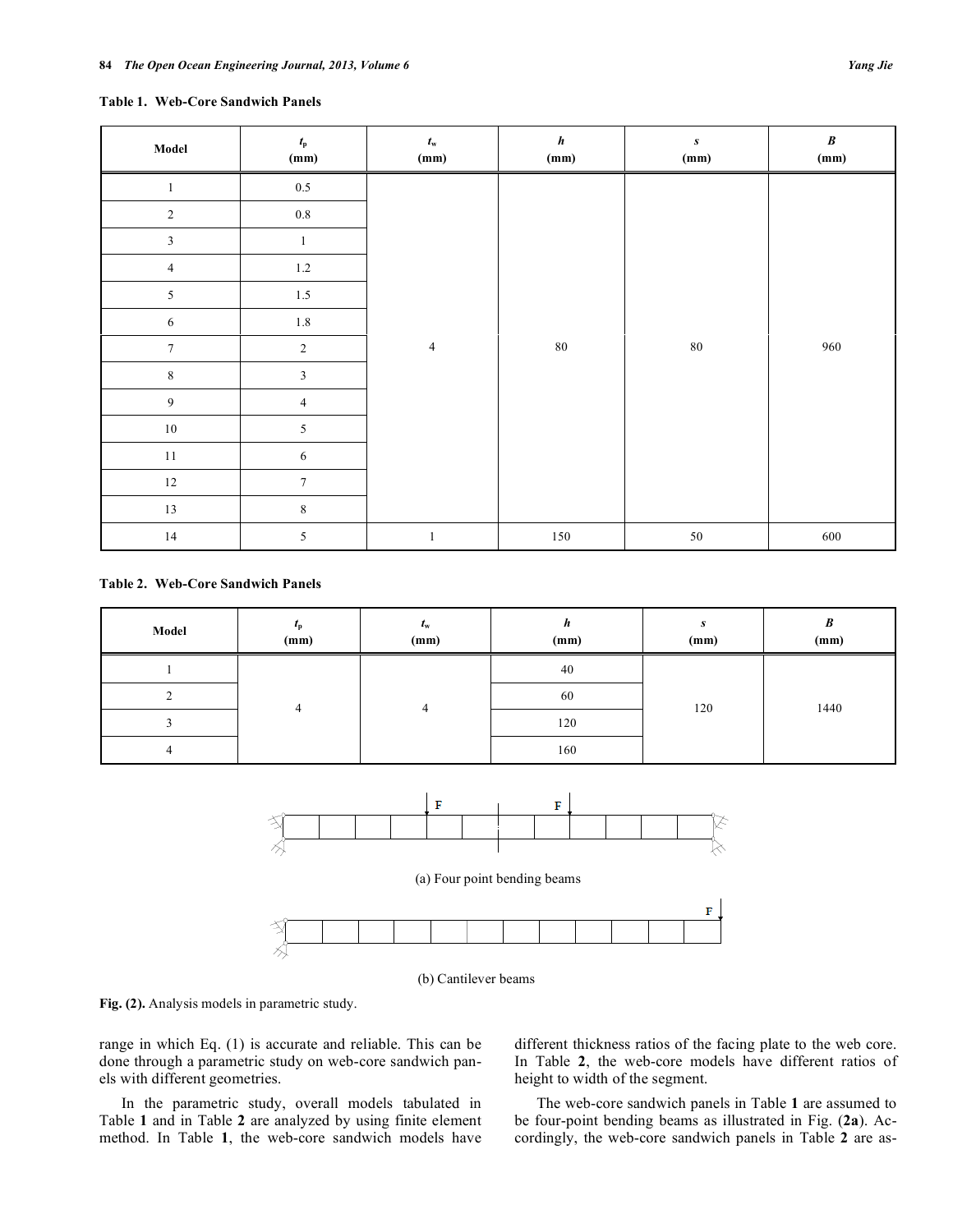

**Fig. (3).** Mesh of a web-core sandwich panel.



**Fig. (4).** Half model of a four point beam.

| Model          | $w_{\rm f}$<br>(mm) | $w_{\rm s}$<br>(mm) | $w_{\rm b}$<br>(mm) | $w_e = w_s + w_b$<br>(mm) | $\boldsymbol{e}$ | $k_w/k_f$      |
|----------------|---------------------|---------------------|---------------------|---------------------------|------------------|----------------|
| 1              | $-36.9162$          | $-36.26$            | $-0.075$            | $-36.335$                 | $-1.57%$         | 256            |
| $\overline{2}$ | $-9.13162$          | $-8.976$            | $-0.047$            | $-9.023$                  | $-1.19%$         | 62.5           |
| 3              | $-4.7480$           | $-4.665$            | $-0.038$            | $-4.703$                  | $-0.95%$         | 32             |
| $\overline{4}$ | $-2.8088$           | $-2.76$             | $-0.031$            | $-2.791$                  | $-0.63%$         | 18.5           |
| 5              | $-1.5070$           | $-1.48$             | $-0.025$            | $-1.505$                  | $-0.13%$         | 9.48           |
| 6              | $-0.9304$           | $-0.917$            | $-0.021$            | $-0.938$                  | 0.82%            | 5.49           |
| $\tau$         | $-0.7152$           | $-0.707$            | $-0.019$            | $-0.726$                  | 1.51%            | $\overline{4}$ |
| 8              | $-0.3051$           | $-0.309$            | $-0.013$            | $-0.322$                  | 5.54%            | 1.185          |
| 9              | $-0.2022$           | $-0.212$            | $-0.0094$           | $-0.221$                  | 9.99%            | 0.5            |
| 10             | $-0.1630$           | $-0.178$            | $-0.0075$           | $-0.186$                  | 13.8%            | 0.256          |
| 11             | $-0.1432$           | $-0.162$            | $-0.0063$           | $-0.168$                  | 17.7%            | 0.148          |
| 12             | $-0.1310$           | $-0.155$            | $-0.0054$           | $-0.160$                  | 22.4%            | 0.093          |
| 13             | $-0.1220$           | $-0.15$             | $-0.0047$           | $-0.155$                  | 26.8%            | 0.0625         |
| 14             | $-1.274$            | $-6.64$             | $-0.0005$           | $-6.641$                  | 421.2%           | 0.00133        |

sumed to be cantilever beams as shown in Fig. (**2b**). A linear load with a magnitude of 1.0 N/mm is applied at the 1/3*B* and 2/3*B* for the models in Table **1**, and it is applied at the free end for the models in Table **2**.

## **Finite Element Analysis**

Finite element modeling for web-core sandwich panels can be implemented easily by using some popular commercial finite element software. ABAQUS, which is widely used in numerical simulation, is used in this study to conduct the analysis. Shell element is selected to mesh the overall structure. The mesh of a web-core sandwich panel can be seen in Fig. (**3**).

For the models in Table **1**, only half model can be analyzed due to the structural symmetry. The half model is shown in Fig. (**4**).

# **RESULTS AND DISCUSSION**

For the models in Table **1**, the predicted deflections and the finite element results are both tabulated in Table **3**, where  $w_f$  is the finite element result;  $w_s$  and  $w_b$  are the predicted shear deformation and the flexural deformation respectively;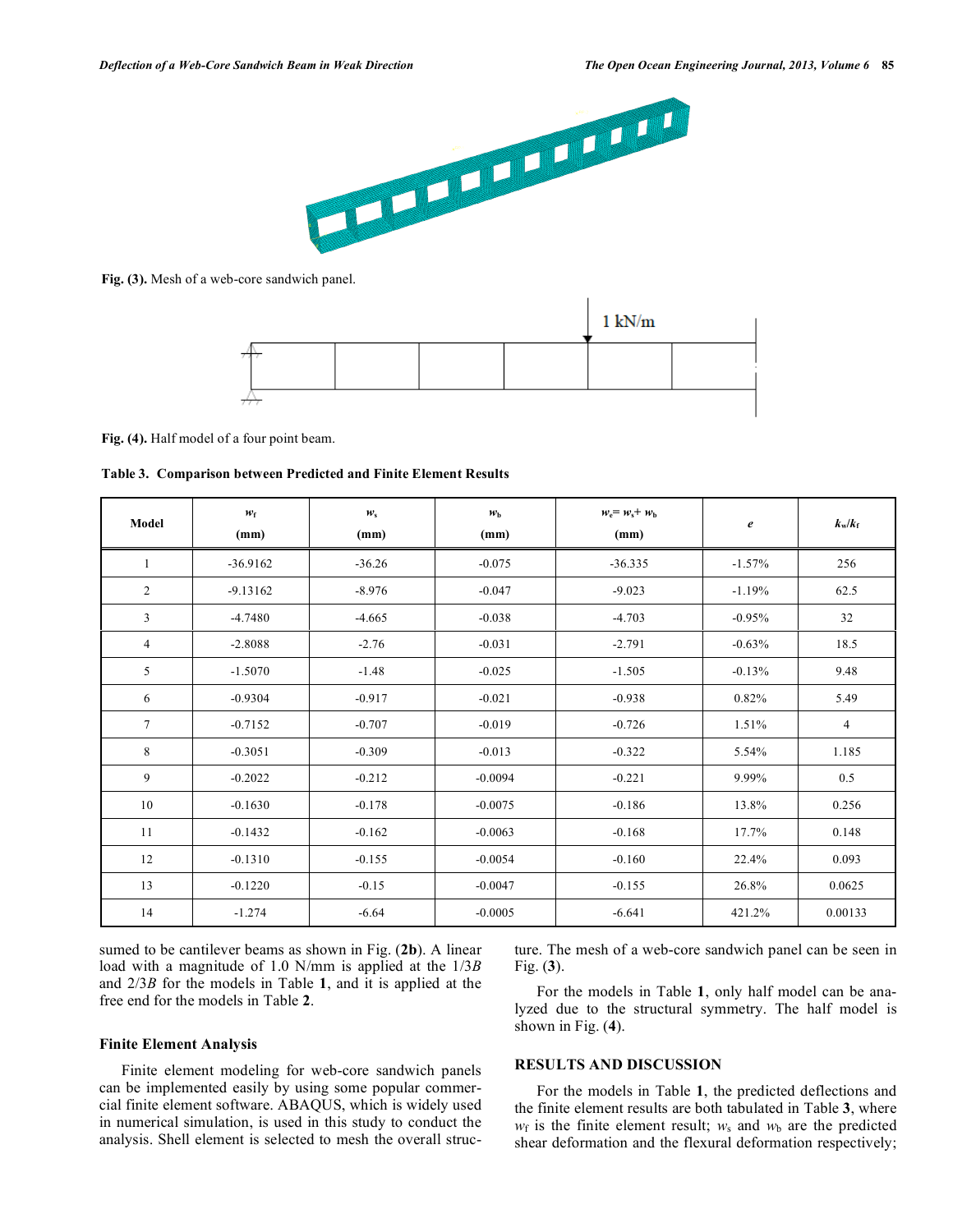



**Fig. (6).** Deformations of web-core sandwich panels with different flexural stiffness ratios.

*w*<sup>e</sup> is the total deformation of the predicted result, and it is the sum of the shear deformation and the flexural deformation;  $k_w/k_f$  is the bending stiffness per width ratio of the web to the facing plate; *e* is the relative error between the finite element result and the predicted result, and it is defined as following equation:

$$
e = \frac{w_e - w_f}{w_f} \times 100\%
$$
\n(3)

In Table **3**,  $w_s$  can be calculated from Eq. (1), while  $w_b$ can be easily calculated from simple beam theory as follow:

$$
w_{\rm b} = \frac{5(1 - v^2)FB^3}{162EI_{\rm b}}\tag{4}
$$

where  $I<sub>b</sub>$  is the moment of inertia per unit width of the cross section about the neutral axis,  $I_b = t_p h^2 / 2$ .

It can be seen from Table **3** that Eq. (1) can provide reasonably accurate estimation for the deflection of the fourpoint web-core sandwich beams when  $k_w/k_f$  is bigger than 1.0. In this case, the relative error is not larger than 5.0%, which is an acceptable prediction in engineering design. This means Shao's [10] equation is reliable when the bending stiffness per width unit of the web core is not less than that of the facing plate. The relationship between the relative error and the  $k_w/k_f$  ratio is shown in Fig. (5), which also proves the above conclusion.

Fig. (**6**) shows the deformation of the sandwich models with different  $k_w/k_f$  ratios. It can also be seen that when the  $k_w/k_f$  ratio is bigger, each segment has much similar shear deformation. However, with the increase of the  $k_w/k_f$  ratio, the deformation of each segment becomes much different. The assumption that the inflection point is located at the